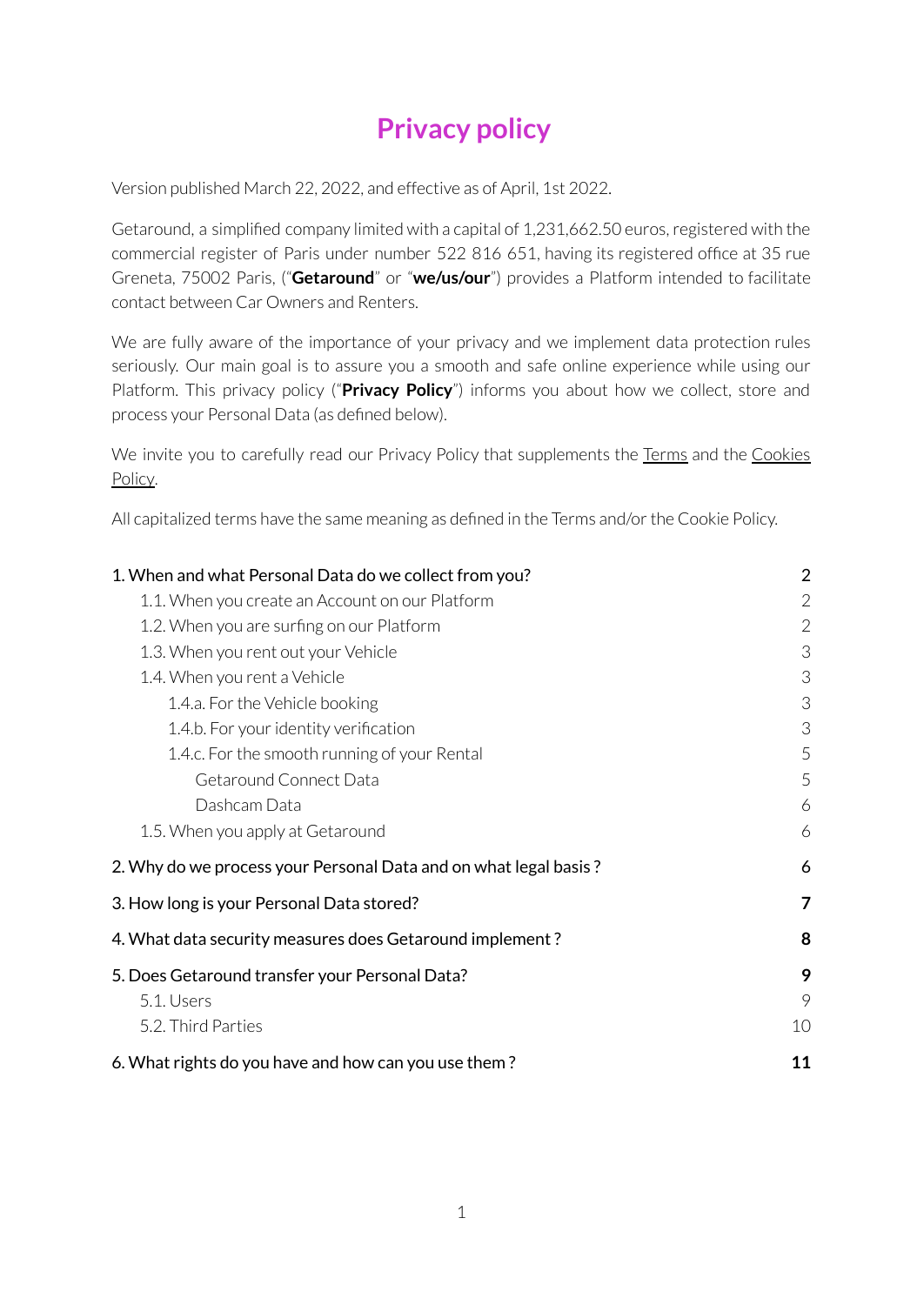# <span id="page-1-0"></span>**1. When and what Personal Data do we collectfrom you?**

Personal Data covers any information:

- ➔ relating to an identified oridentifiable natural person *(e.g. your name, your address,..)*;
- → allowing us to identify you directly or indirectly, in particular by reference to an identification number*(e.g. your IP address)*.

"**Personal Data**" includes both the data that you provide to Getaround and the data collected by Getaround via the use of Cookies, according to its Cookies Policy.

Your Personal Data will be collected and processed by Getaround in the following circumstances:

#### <span id="page-1-1"></span>**1.1. When you create an Account on our Platform**

You can create your Account directly on the Platform or via your Apple, Facebook or Google account. You will then need to submit the following Personal Data to finalize your Account (the "**Account Data**"):

#### Mandatory

- Full name;
- Date and place of birth;
- Information of your driving license: *number, first issuance date and country of issuance).*
- Email address:
- Password;
- Telephone number;
- Postal address;
- If you register as a legal person: *the company name, registration number, VAT number and all the information above on the legal representative.*

#### Optional:

- Profile picture;
- Biography;
- **Twitter link:**
- Linkedin link.

### <span id="page-1-2"></span>**1.2. When you are surfing on our Platform**

In addition to other Personal Data you may have already provided to us, when you are surfing on our Platform, Getaround may collect the following Personal Data:

| Server-Log-Files<br>& Browsing Data<br>("Website Data") | • How you used the Platform, such as your search queries;<br>• Your IP address;<br>• Device-related event data that you use, such as crashes, your browser<br>type and language, date and time of the request, and referring URL.                 |
|---------------------------------------------------------|---------------------------------------------------------------------------------------------------------------------------------------------------------------------------------------------------------------------------------------------------|
| <b>App Data</b>                                         | $\bullet$ User-ID;<br>• Country code;<br>• Android device ID or iOS IDFA;<br>Language;<br>Device name.<br>• IP-address:<br>• Name of the operating system and version;                                                                            |
| <b>Cookies</b>                                          | The following cookies may be collected according to our Cookie Policy:<br>• Functional cookies<br>• Non-functional cookies : audience analysis cookies, performance<br>cookies, advertising personalisation and improvement cookies<br>(optional) |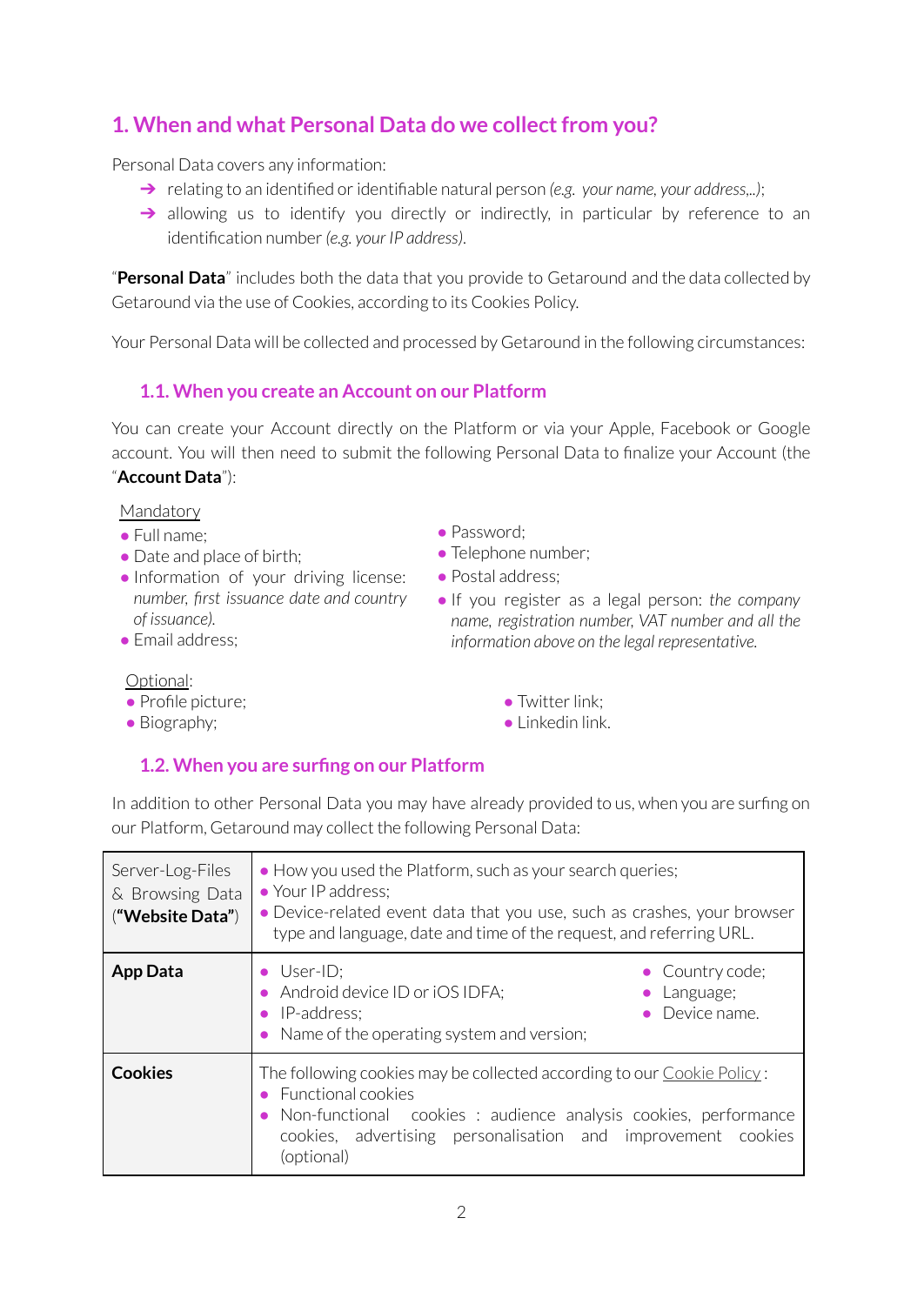# <span id="page-2-0"></span>**1.3. When you rent out your Vehicle**

In addition to other Personal Data we may have already collected, when you want to rent out your Vehicle you shall submit the following Personal Data:

| <b>Vehicle Data</b>                     | • Vehicle type and brand;<br>• License plate numbers;<br>• Address of the parking location;<br>• Country and year of first<br>registration;                                                                                                                | • Date of the last technical inspection;<br>• Details about the Vehicle<br>(e.g. number of seats and doors,<br>accessories, tank size, mileage, fuel<br>type).                                                                                                                                                                                                                               |
|-----------------------------------------|------------------------------------------------------------------------------------------------------------------------------------------------------------------------------------------------------------------------------------------------------------|----------------------------------------------------------------------------------------------------------------------------------------------------------------------------------------------------------------------------------------------------------------------------------------------------------------------------------------------------------------------------------------------|
| <b>Car Owner</b><br><b>Payment Data</b> | 10,000 kr in Norway) through renting out Vehicles.<br>In this case, you must send to Getaround as soon as possible:<br>• a valid copy of your identity documents (for all countries);<br>• a proof of address dated less than 3 months (for all countries) | • Bank account details: name of account owner and bank account numbers<br>According to customer due diligence imposed by the financial and<br>monetary code to Stripe, Getaround will conduct an identity check of you<br>when you have made a cumulative income of $\epsilon$ 1,000 (£1,000 in the UK and<br>• a copy of the registration certificate of your Vehicle(s)(except in Norway); |

# <span id="page-2-1"></span>**1.4. When you rent a Vehicle**

In addition to other Personal Data we may have already collected, when you want to rent a Vehicle you shall submit the following Personal Data:

### **1.4.a. For the Vehicle booking**

<span id="page-2-2"></span>When you book a Vehicle you need to submit the following data : ("**Renter Payment Data**'")

- First and last name of the cardholder:
- Details of the payment card: as soon as they are collected, they are immediately sent to our payment provider Stripe or Paypal and Getaround does not have the full information - only the first six and last two numbers of the credit card are held by Getaround.

### **1.4.b. For your identity verification**

<span id="page-2-3"></span>❖For all Renters in the UK, for all Renters who don't have a BankID in Norway and for all Renters in other countries who want to rent a Vehicle equipped with a Connect Device or a Category 3 Vehicle *(i.e. "Premium")*:

Given that for these Rentals, Getaround is responsible for verifying the identity of the Renter, you shall submit in addition to other Personal Data you may have already provided to us, the following information taken via our App on your smartphone (the "**Vetting Data**"):

- Photo (front and back) of your driving license;
- Photo of your I.D. card (only if you have a paper driving license or a non E.U. driving license);
- a video of you reading three numbers and turning your head.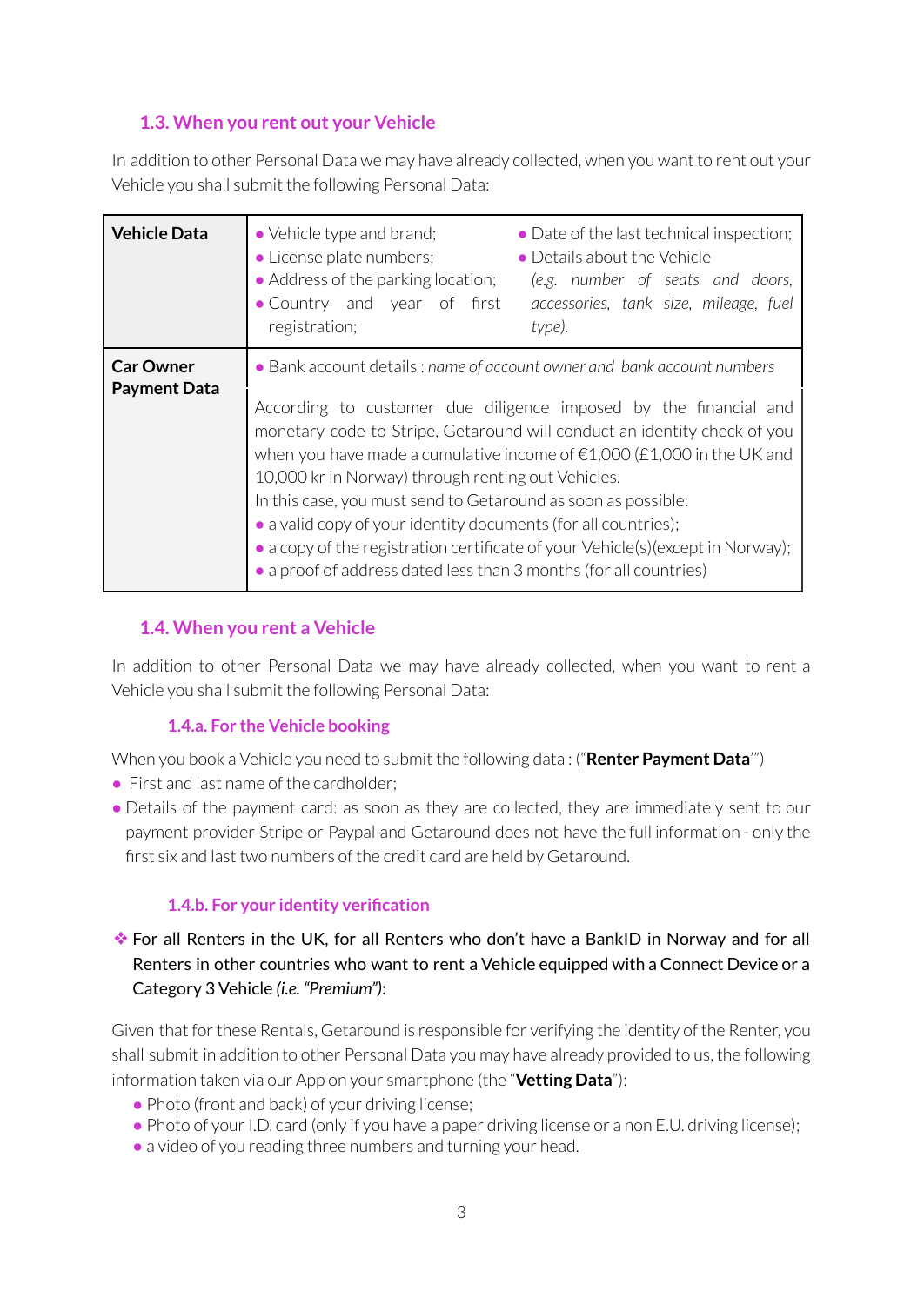If any of the Vetting Data is unclear or unsuitable, additional documents and/or information can be requested by us depending on why your identity verification was rejected (*e.g. copy of your identity document (I.D. card or passport), a selfie with your identity document and/or your driving* license, copy of your residence permit and/or visa, copy of your student card, your license history (for UK only), your proof of residence, your DVLA code (for UK only), copy of your credit card but only the full cardholder name and the first 6 and last 2 numbers of the credit card, the rest of the informations *should be blurred*).

In case of suspected fraud, via the App, Getaround may ask you to take a selfie in front of the rented Vehicle equipped with a Connect Device before starting the check-in process.

For all countries except in the UK and in Norway, you can request the removal of the Vetting Data at any time by sending us an email ([eu.privacy@getaround.com](mailto:eu.privacy@getaround.com)) and continue to access our Platform for renting Vehicles not equipped with the Connect Device and not in Category 3..

In the UK and in Norway, if you request for the removal of your Vetting Data you can no longer rent a Vehicle on our Platform.

# ❖For all Renters who want to rent a Vehicle not equipped with a Connect Device or not in Category 3 *(i.e. "Premium"),* in all countries except in the UK and in Norway:

The Car Owner is solely responsible for the identity verification of the Renter and will take pictures of the Renter's personal documents (*e.g. the driving license*).

In accordance with the Terms and the Privacy Policy, the Car Owners undertakes to delete the picture within a 30 days period after the end of the Rental and not to disclose any Renter Personal Data to third parties who are not qualified to receive them (criminal sanctions may apply according to the article 226-22 of the French Penal Code).

Getaround will ask the Car Owner to provide the pictures only in order to verify the identity of the Renter for insurance purposes or when the Renter is not solvent.

If Getaround has requested these pictures, Getaround and the Car Owner will be both co-responsible for the processing of the Renter Personal Data. As a consequence, the Renters may exercise the rights attached to their Personal Data with the Car Owner and/or Getaround.

#### ❖ For all Renters who have a BankID number in Norway

#### ○ Identity verification:

To verify your identity via BankID verification, you can choose between two options when creating your Account:

- Verification via your mobile phone: you must provide to us the personal code received on your mobile phone and your personal password;
- Verification via your code device: you must provide to us your BankID number and your personal password.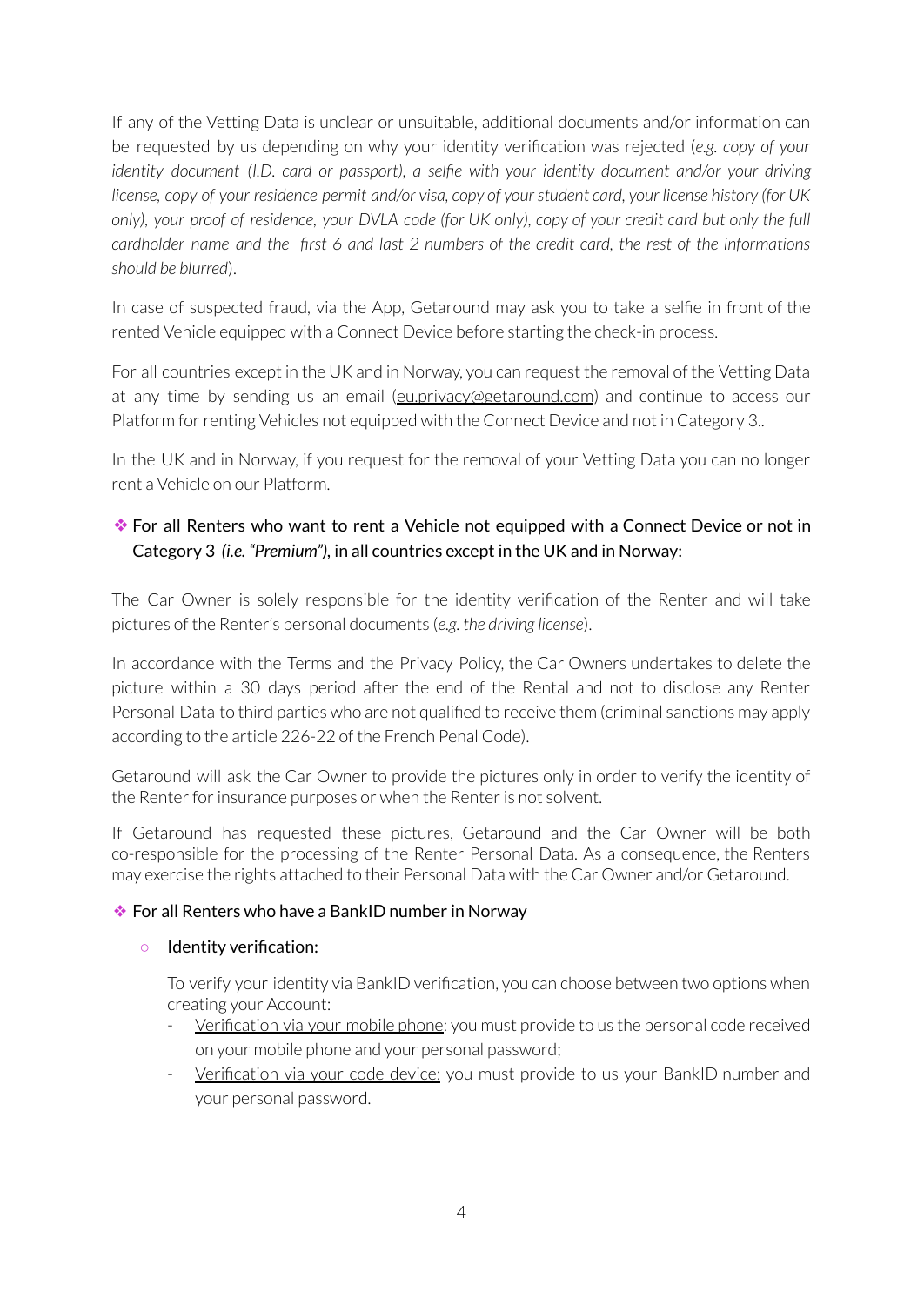#### ○ Driving license verification:

To verify your driving license we will enter your BankID number and your surname/family name on Statens Vegvesen's website (more information about their privacy policy [here](https://www.vegvesen.no/en/about-us/about-us/privacy-policy-and-cookies/)). If you don't have a Norwegian driving license, you need to send us the photo (front and back) of your driving license.

#### ○ Credit check

Given that the Platform includes a payment system, Getaround is entitled to obtain a credit score for each Renter whose profile has been verified with BankID.

To obtain the Renter credit score (a number based on Renter's history payments), Getaround asks [Bisnode](https://www.bisnode.no/om-bisnode/) (Bisnode Norge AS, PO Box 1419 Vika, 0115 OSLO Organization number: 975 374 939) to conduct a credit check verification of the Renter.

If you request the erasure of these data you can no longerrent a Vehicle on our Platform.

#### **1.4.c. For the smooth running of your Rental**

<span id="page-4-0"></span>We may collect Personal Data during your Rental only for Vehicles equipped with a Connect Device and/or a Dashcam and only in the following circumstances.

Vehicles equipped with a Connect Device and/or a Dashcam are identified as such in the Listing, before the Booking is made.

#### <span id="page-4-1"></span>➔ **Getaround Connect Data**

The Getaround Connect technology implies the installation of a telematic device in the Vehicle at the request of the Car Owner. The Connect Device only collects and transmits to Getaround the Vehicle's data that are necessary for the smooth running of your Rental with the Getaround Connect technology. That information is essentially linked to the Vehicle itself (ignition status, fuel level, mileage…) to enable applied potential fees and compensation to the Renter and/or compensation for the Car Owner.

In addition, the Getaround Connect technology enables to geolocate the Vehicle:

- one (1) hour before the start of the Rental and at the end: to inform you where the Vehicle is and find out where it has been returned. This data enables to organize the following Rental and verify that the Vehicle was returned in the requested area (if not, penalties will be applied);
- during the Rental: if an issue appears preventing its operation (*e.g. Connect Device malfunction difficulties opening/closing the Vehicle*). In that case, an automatic alert is sent out by the Connect Device to Getaround with the identification of the malfunction and the location to enable Getaround to propose a workaround solution (including find another Vehicle nearby) and to enable Roadside Assistance to locate the Vehicle.

Such data is kept for 3 months following the end of the Rental.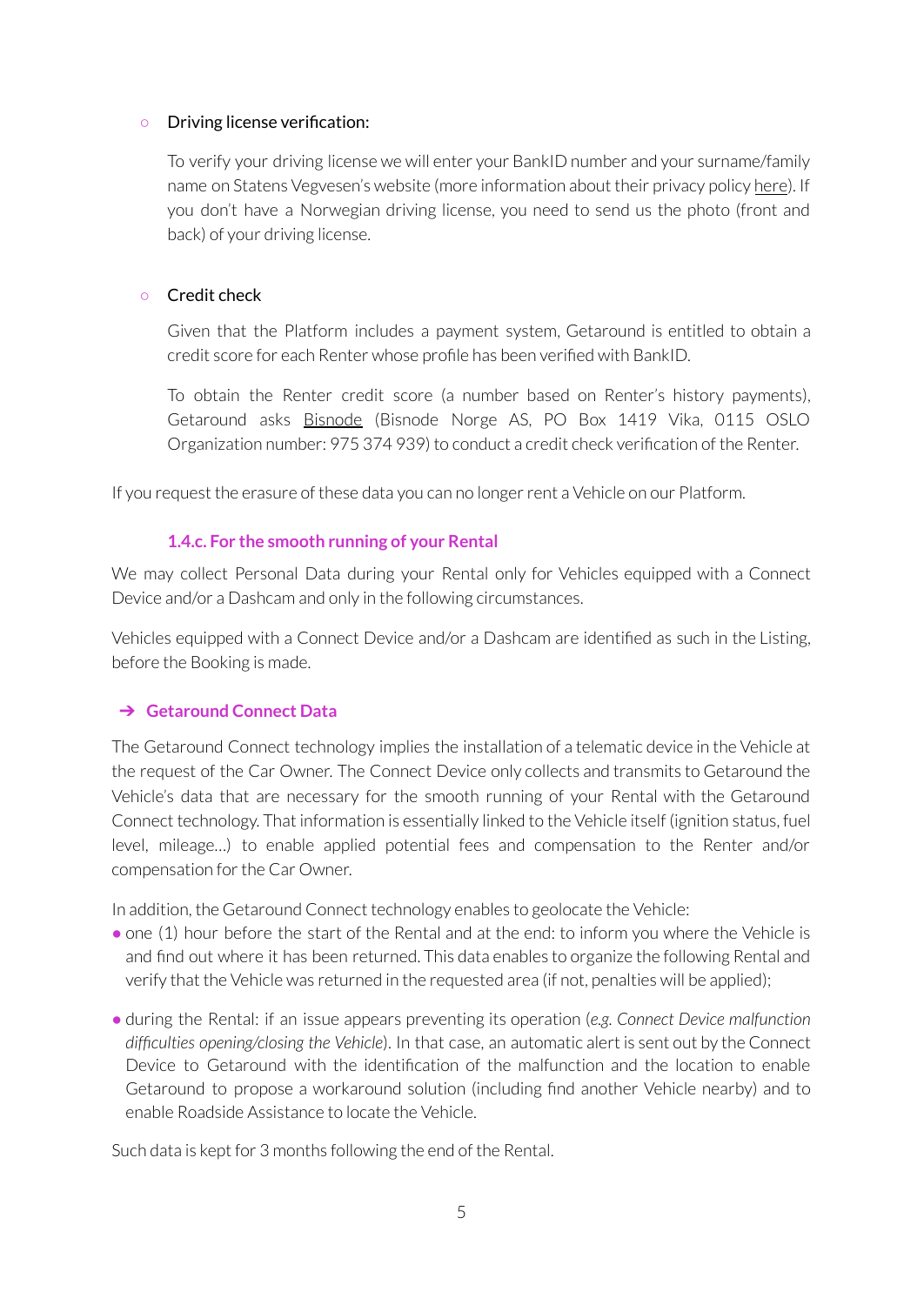#### <span id="page-5-0"></span>➔ **Dashcam Data**

Car Owners may equipe their Vehicle or list on the Platform a Vehicle natively equipped with a Dashcam (i.e. a dash camera filming the front of the Vehicle and potentially the inside of the Vehicle). The Car Owner is responsible for the processing of the Renter Personal Data.

Records are only kept in the event of an incident and may be shared with Getaround and our Insurance by Car Owners to ensure claims are processed efficiently and to protect Renters from being liable for undue third party claims.

Car Owners undertake to delete these records within 30 days of the end of the Rental concerned and not to disclose any of these records to third parties who are not qualified to receive them (criminal sanctions may apply according to article 226-22 of the French penal Code).

To exercise their rights about Personal Data, Renters should contact the Car Owner and/or Getaround.

### <span id="page-5-1"></span>**1.5. When you apply at Getaround**

Getaround collects the following Personal Data about candidates who apply at Getaround:

- Name and surname:
- Postal address:
- Email address:
- Resume;
- University education;
- Professional qualification;
- Previous employment;
- And any other details you might have given us.

# <span id="page-5-2"></span>**2. Why do we process your Personal Data and on whatlegal basis ?**

We process your Personal Data for the following purposes and legal basis:

| Legal basis | Purposes                                                                                                                                                                                                                                                                                                                                                                                                                                                                                                                                                                            |
|-------------|-------------------------------------------------------------------------------------------------------------------------------------------------------------------------------------------------------------------------------------------------------------------------------------------------------------------------------------------------------------------------------------------------------------------------------------------------------------------------------------------------------------------------------------------------------------------------------------|
| Contract    | · Rental management (payment, rental agreement,);<br>• Penalties and fees management;<br>• Claims management (damage assessment,);<br>• Outstanding debt management;<br>• Communication between Users;<br>• Send you an email to remind you of the possibility to leave a review about<br>your Rental, the Car Owner/Renter and Getaround on the Platform<br>and/or trustpilot.com.<br>• Registration on the Platform;<br>• Verification of your identity (article 1.4.b above);<br>• Listing of a Vehicle on the Platform;<br>. Installation/deinstallation of the Connect Device; |
| Consent     | • Marketing & communication (by email, notification on your smartphone);<br>• Managing the Referral Program<br>• Call monitoring with our customer agent;<br>• Managing your job application;<br>• Audience analysis cookies as defined in the Cookies Policy;<br>• Performance cookies as defined in the Cookies Policy;                                                                                                                                                                                                                                                           |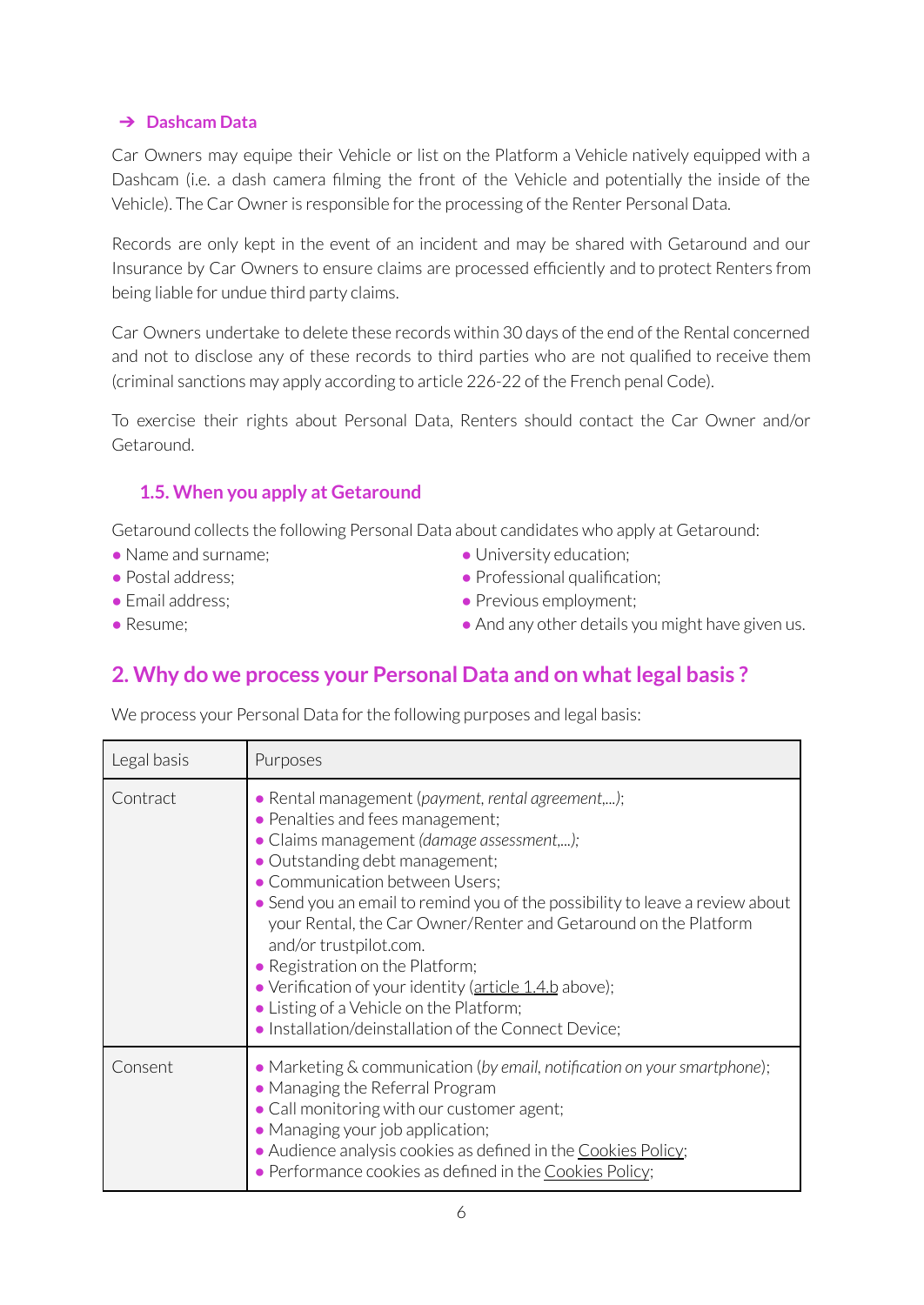|                        | • Advertising personalisation and improvement cookies as defined in the<br><b>Cookies Policy</b><br>• Managing the exercise of your GDPR rights;<br>• Managing the review;                                                                                                                                                                                                                                                                                                                                                                                                                                                                                                                                                                                                                                                                                                                                                                                                                                                                                                                                                              |
|------------------------|-----------------------------------------------------------------------------------------------------------------------------------------------------------------------------------------------------------------------------------------------------------------------------------------------------------------------------------------------------------------------------------------------------------------------------------------------------------------------------------------------------------------------------------------------------------------------------------------------------------------------------------------------------------------------------------------------------------------------------------------------------------------------------------------------------------------------------------------------------------------------------------------------------------------------------------------------------------------------------------------------------------------------------------------------------------------------------------------------------------------------------------------|
| Legitimate<br>interest | . Notify you of changes in our Terms, Privacy Policy and Cookie Policy;<br>• Exclusion from the Platform in case of fraud, misbehavior or debt: Users<br>who commit fraud or fraud attempt (eg identity theft, card payment<br>theft), who have an aggressive or strongly inappropriate behavior<br>towards a Getaround agent or another User, or who have an excessive<br>debt towards Getaround, are identified in an exclusion list to enable their<br>identification in case of return on the Platform with a new account;<br>• Guarantee the reliability and security of the operations carried out via<br>the Services offered on our Platform;<br>• Identify, delimit and remove malfunctions and errors in the<br>telecommunication systems: to uncover any unlawful use of the<br>telecommunication systems and services;<br>• To use functional cookies as defined in the Cookie Policy;<br>Getaround hereby reserves the right to save and use the App Data and the<br>Website Data afterwards if particular indications become apparent to us<br>(e.g. Users using a rented Vehicle(s) and/or our Service for illegal use). |
| Legal obligations      | . Respond to official requests from public or judicial authorities<br>empowered to do so (e.g request of financial administrator);<br>• Comply with the banking and financial regulation (e.g. security measures,<br>identity verification) to avoid abuse and fraud.                                                                                                                                                                                                                                                                                                                                                                                                                                                                                                                                                                                                                                                                                                                                                                                                                                                                   |

# <span id="page-6-0"></span>**3. How long is your Personal Data stored?**

**3.1.** We only store in our active base (*i.e base in which your Personal Data are accessible in the immediate working environment for the operationalservicesin charge of this processing*) your Personal Data for as long as is necessary to achieve the purpose for which your Personal Data was collected.

Your Personal Data are stored in our active base for the following duration:

- 25 months for the Personal Data collected via our Cookies;
- 2 years following the last contact with the unsuccessful candidates if they accept to be contacted by us forfuture opportunities. Otherwise, their Personal Data will be automatically archived;
- 3 years following your last action in relation with our Platform (*e.g. logging on our Platform, clicking on a link in an email,...*);

**3.2.** At the end of these periods, all your Personal Data will be automatically transferred to our archive base *(i.e. your Personal Data may only be consulted on an ad hoc basis by specifically authorized Getaround employeesin some specific circumstances*).

Your Personal Data are stored in our archive base for the following duration:

- for the time necessary to cover the applicable limitations periods to which we are exposed in the course of our activity:
	- until 13 months have passed since the last card payment;
	- until 5 years have passed after your debt was born, or after yourlast payment date or after receiving your application for unsuccessful candidates;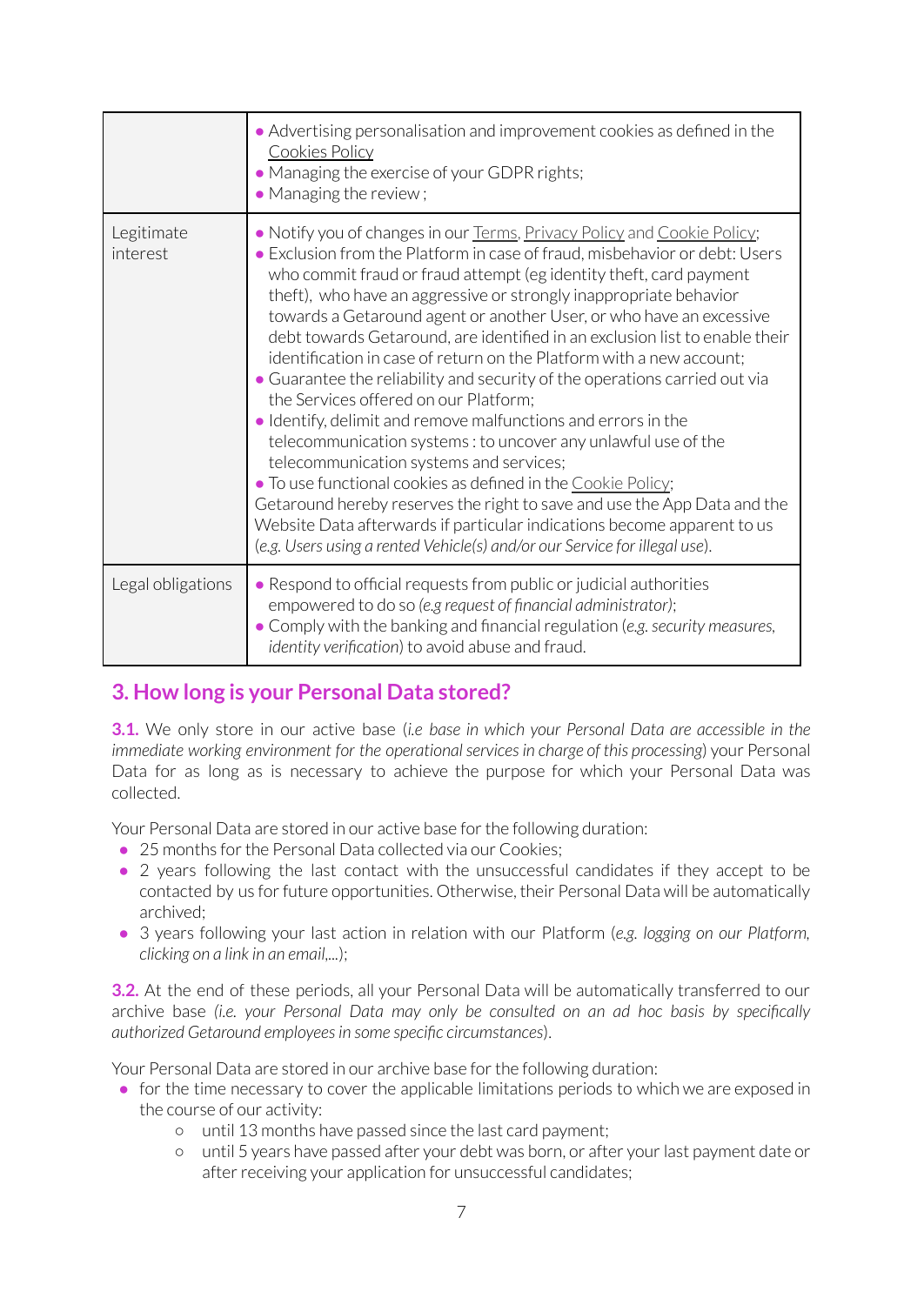- until 6 years have passed since your last Rental, or since the last event that occurred during one of your Rentals (e.g. damages on the Vehicle, infraction, penalty...). If the Car Owner sends to Getaround a video taken by the Dashcam following a damage, the video is kept for the same duration;
- for security reasons to protect our Users' and Getaround's interests:
	- until 6 months have passed after your Account was created (if you have not made any Rental);
	- until 2 years have passed afterthe date your Account was temporarily restricted;
	- until 10 years have passed after the date of your Account was permanently restricted.

If your Account falls in multiple categories, we will select the furthest date.

Once these periods have elapsed, we definitely delete your Personal Data (through anonymization).

**3.3.** At any time when your Personal Data is in the active base or archive base, if you withdraw the consent you have given us to process your Personal Data or if you request the deletion of your Personal Data, your Personal Data will be deleted but if you fall into any of the cases indicated in article 3.2 above, it will be placed in our archive base and deleted only at the end of the periods mentioned in said article.

# <span id="page-7-0"></span>**4. What data security measures does Getaround implement ?**

The access to your Account is only possible after entering your personal password directly or through autologin processes or through Facebook or Google Connect. Before storage, the passwords are hashed using state of the art practices and algorithms. You should always treat your access information confidentially and close the browser window once you have ended your communication with us, particularly if you share the use of the computer and/or device with others.

We employ efficient technical and organizational measures in order to safeguard the Service and other systems against loss, destruction, access, changes or the distribution of your Personal Data by unauthorized persons. The data transfer between the Platform and the server is [SSL] encrypted.

The Renter Payment Data and Car Owner Payment Data will be processed and stored by our payment providers (Stripe, Paypal and GoCardLess) according to the highest safety measures applicable in the e-commerce sector. Notably, the transaction will be made through a secured and encrypted process and part of the credit card number used will be hidden during its display on screen. We do not store the full credit card details, only the first and last numbers of the credit card are held by Getaround.

Getaround has also set up restrictions in its Connect Device to protect the data privacy of the Renter when renting the Vehicle. The Car Owner undertakes not to use the Dashcam to try to access, store or view the Personal Data of a Renter for other means than those described in the Privacy Policy.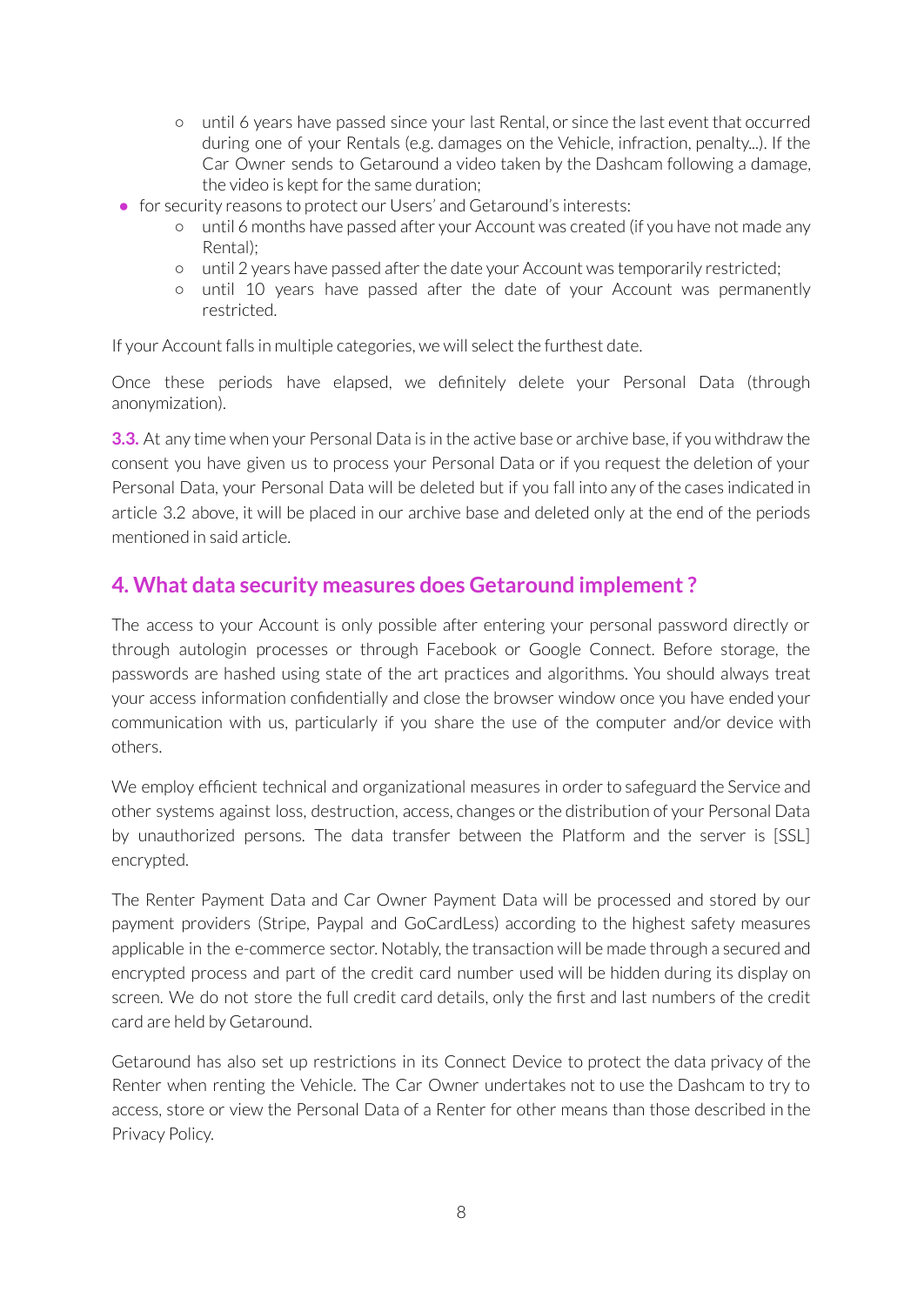# <span id="page-8-0"></span>**5. Does Getaround transfer your Personal Data?**

Before transferring your Personal Data, we take measures to ensure that your Personal Data is treated with adequate protection as required by data protection laws and Getaround's internal policies.

In addition, Getaround seeks guarantees from its service providers acting as data processors under the GDPR on their compliance with the rules set out in the GDPR.

All the Vetting Data is stored on servers which are located in Europe and managed by Amazon Web Services, Inc. ("Amazon").

The other Personal Data that Getaround may collect can be transferred to service providers outside the European Union. For these cases, specific safeguards have been established with each of our service providers to ensure that your Personal Data is transferred and stored in a secure manner and in compliance with the applicable data protection regulations. You can ask Getaround for a copy of these safeguards at any time.

Regarding the User Personal Data to which you may have access (e.g. the identity of the Car Owner or Renter, the photo of the identity card and driving license,...), you undertake not to disclose any User Personal Data to third parties who are not qualified to receive them (criminal sanctions may apply according to the article 226-22 of the Penal Code).

| our Users<br>All<br>whether they are<br>a Car Owner or<br>Renter | For the smooth running of our Service, all our Users will have access to the<br>Vehicle Data (except for the license plate numbers if they do not appear in the<br>Listing's photo) and the following Personal Data of Car Owners and Renters<br>(the "Public Data"):<br>Full name or company, name of the Car Owner;<br>Profile picture (if transmitted);<br>Number of Rentals and evaluation(s) by other Users (if applicable);<br>$\bullet$<br>Biography (if fulfilled);<br>Twitter link (if transmitted);<br>Linkedin link (if transmitted).                                                                                                                                                                                             |
|------------------------------------------------------------------|----------------------------------------------------------------------------------------------------------------------------------------------------------------------------------------------------------------------------------------------------------------------------------------------------------------------------------------------------------------------------------------------------------------------------------------------------------------------------------------------------------------------------------------------------------------------------------------------------------------------------------------------------------------------------------------------------------------------------------------------|
| <b>Car Owner</b>                                                 | In addition to the Public Data, the Car Owner will have access to the<br>following Personal Data of the Renter to verify the Renter's identity at the<br>start of the Rental (for paper and mobile Rental Agreements) and/or for<br>any complaints at the end of the Rental (for all Rentals):<br>Full name;<br>$\bullet$<br>Date and place of birth (checked visually when the Car Owner verifies the<br>Renter's ID card at the start of the Rental);<br>Information of driving license (i.e. number, first issuance date and country<br>of issuance);<br>Telephone number;<br>Postal address;<br>Renter Payment Data.<br>$\bullet$<br>(all these data are indicated on the Rental Agreement except for the<br>Renter's telephone number). |

### <span id="page-8-1"></span>**5.1. Users**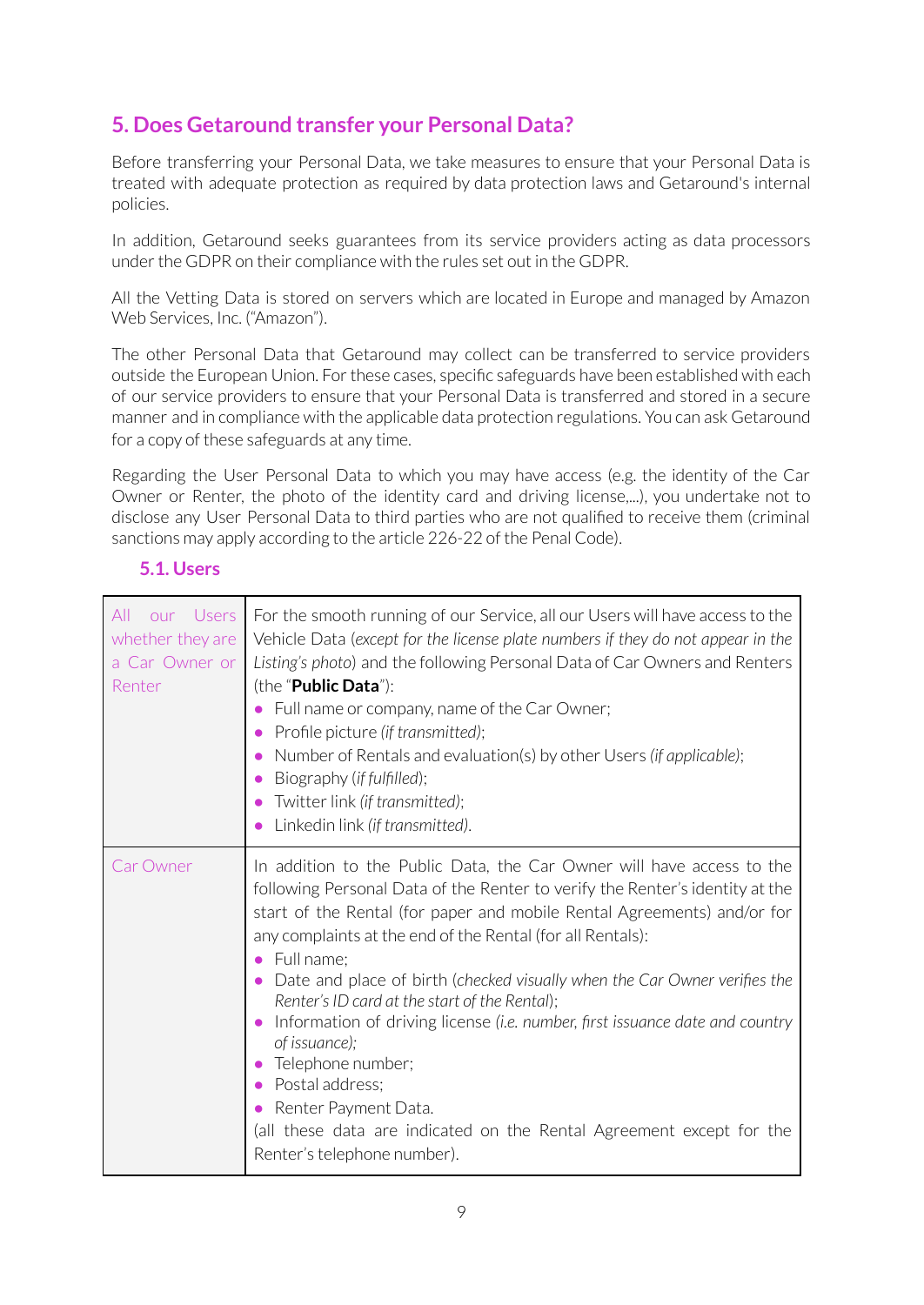| For the smooth running of our Service, in addition to the Public Data, the<br>Renter will have access to the following Personal Data of the Car Owner |
|-------------------------------------------------------------------------------------------------------------------------------------------------------|
| who owned the Vehicle rented:                                                                                                                         |
| • Car Owner's telephone number;                                                                                                                       |
| • Vehicle type and brand, license plate number and type of fuel (these data                                                                           |
| are indicated on the Rental Agreement).                                                                                                               |
|                                                                                                                                                       |

# <span id="page-9-0"></span>**5.2. Third Parties**

| Contractual<br>service<br>providers<br>for<br>the<br>smooth running of the<br>Platform                                                                                                                                                                   | Our contractual service providers are responsible for:<br>- Letting our Platform be run and hosted on remote servers;<br>Enabling the provision of the Service via third-party software tools<br>(e.g. through integration with our APIs).                                                                                                                                                                                                                               |
|----------------------------------------------------------------------------------------------------------------------------------------------------------------------------------------------------------------------------------------------------------|--------------------------------------------------------------------------------------------------------------------------------------------------------------------------------------------------------------------------------------------------------------------------------------------------------------------------------------------------------------------------------------------------------------------------------------------------------------------------|
|                                                                                                                                                                                                                                                          | These service providers only have access to the Personal Data to run<br>such technical services.                                                                                                                                                                                                                                                                                                                                                                         |
| Contractual<br>service<br>providers<br>for<br>the<br>smooth<br>running<br>of<br>your Rental (customer<br>support,)                                                                                                                                       | Our contractual service providers are responsible for:<br>Verifying the Users' identity;<br>Carrying out technical checks to validate the Vehicles' condition;<br>Processing claims or disputes related to Rentals;<br>Providing payment services.                                                                                                                                                                                                                       |
|                                                                                                                                                                                                                                                          | They only have access to your Personal Data that are necessary for<br>the execution of their services which include:                                                                                                                                                                                                                                                                                                                                                     |
|                                                                                                                                                                                                                                                          | - Account Data;<br>- Renter and Car Owner Payment Data;<br>Vetting Data;<br>Getaround Connect Data;<br>- App Data;<br>- Website Data;<br>Vehicle Data;<br>Messages exchanged via our Platform.                                                                                                                                                                                                                                                                           |
| Insurance<br>Norwegian<br>$(\mathsf{IF}, \mathsf{for})$<br>Users, Axa for French<br>Users and Allianz for<br>all other Users,<br>Roadside assistance<br>(ACTA);<br>Getaround<br>expertise<br>partner (Dekra)<br>Third party insurance<br>(if applicable) | If an incident (eg. damage, breakdown,) occurs during the Rental, the<br>following Personal Data may be shared with them:<br>- Renter Data including Renter Payment Data;<br>Car Owner Data including Car Owner Payment Data;<br>- Vehicle Data:<br>Documents relating to the damage such as photos, quotes, reports.<br>In case of an accident with a third party, our Insurance may send<br>some of your Personal Data listed above to the third party's<br>insurance. |
| Legal authorities                                                                                                                                                                                                                                        | In accordance with prevailing legal provisions, Getaround may be<br>required to provide information to criminal prosecution authorities<br>and courts for prosecution purposes.<br>In such situations, Getaround will send the Personal Data requested                                                                                                                                                                                                                   |